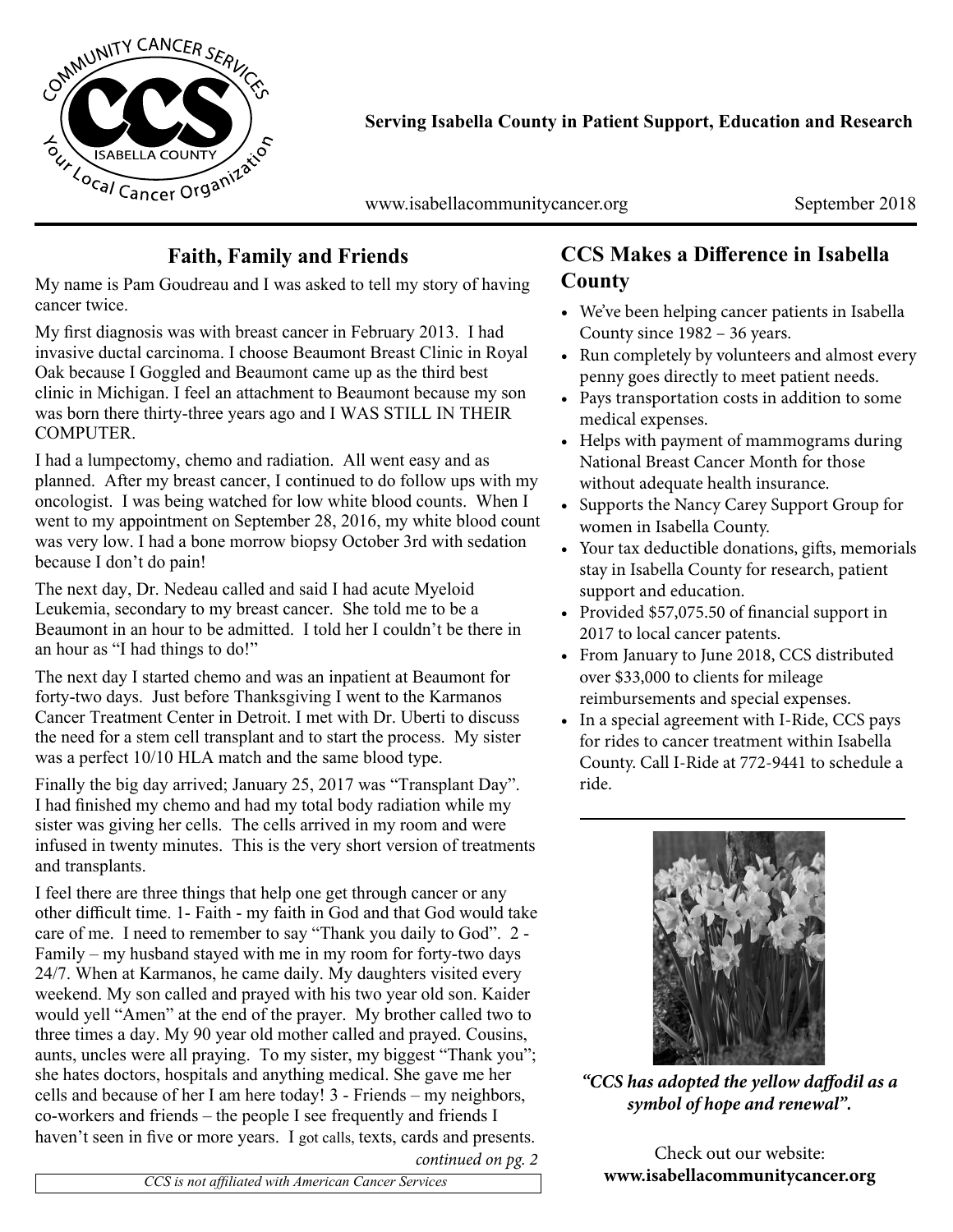#### *continued from pg. 1*

I have kept every card I received from breast cancer and leukemia and I will keep them forever.

I would also like to thank Community Cancer Services for their assistance and kindness. I know all these people volunteer for this amazing service to help people with cancer in our community.

Remember three things: Faith, Family, Friends. With these one can get through anything.

#### **Breast Cancer Awareness Month**

#### *Mammograms Available*

Once again, CCS is offering mammograms for those without adequate health insurance during October.

"Early detention is the key to breast cancer survivorship and if we can help just one man or woman with an early detection, we will have met our goals". To schedule an appointment call Vanda at 772-2524

## **CCS Extends a Greatful THANK YOU to Isabella Bank And United Way of Gratiot and Isabella Counties!!!**

Thank you to the Isabella Bank and United Way of Gratiot and Isabella Counties for awarding CCS a "Matching Challenge Grant" of \$5,000 each for a total of \$10,000.00! With the generous help from Isabella Bank, CCS was able to meet the terms of the receiving the grant from United Way. CCS will be able to use this \$10,000 contribution to help meet transportation, lodging, and special need costs for cancer victims in Isabella County. A sincere thank you to both Isabella Bank and United Way.

#### **Thanks to the community for their support:**

Here's just a partial list of organizations in our community that are helping CCS:

- I-Ride and the Isabella County Transpiration Association for a recent fundraiser along with helping with transportation of clients to treatments.
- Mt. Pleasant Eagles 4463 for sponsoring a recent fundraiser for CCS.
- Hunters Ale House and WCFX for sponsoring "Bras for a Cause" fundraising event for CCS.
- Miles for Miracles the students of Mt. Pleasant, Sacred Heart and Shepherd for their recent fundraiser.
- Alice Hovey and her group of quilters for the donation of a beautiful quilt for the auction at the Into the Light Walk.
- Culvers fundraising events with CCS members helping serve orders.

#### **Thank you from our clients:**

*Editor's note: all of our clients are confidential, therefore no names are printed with their comments:*

"Thank you to Dr. Roy for introducing us to Community Cancer Services. We had basically no money for gas to get to Ann Arbor for treatment and Dr. Roy was able to connect us with CCS. They gave us gas cards so we could meet our appointment".

"I just want to say 'Thank You" to CCS for taking care of me so I had a place to stay and gas to get to the treatment.

Having cancer costs a lot and the insurance company doesn't pay for all of it. Thank you."

"My daughter is now in remission. Thank you for all of your help!"

#### **Current CCS Board Members**

| President<br>Suzanne Courser 644-2504                                                                                                         |
|-----------------------------------------------------------------------------------------------------------------------------------------------|
| <b>Vice President</b><br>Richard Fleming 772-5556                                                                                             |
| Treasurer<br>Jack Goudreau773-6911                                                                                                            |
| <b>Service Coordinator</b><br>Vanda Barker772-2524                                                                                            |
| Secretary<br>Deonna Kremsreiter 772-4673                                                                                                      |
| Publicity<br>Zora Walsh 773-0346                                                                                                              |
| <b>Memorials</b><br>Pam Goudreau330-4504                                                                                                      |
| <b>Historian</b><br>Jane Clark773-3596                                                                                                        |
| <b>Board Members</b><br>Donna Parr 772-3925<br>Don Bertsch 772-1424<br>Ruth Anne Sowle 773-7648<br>Diane Fleming772-5556<br>Kay Hauk 513-9674 |
| <b>Nancy Carey Support Group</b><br>Giesela Moffitt 772-1602                                                                                  |
| <b>Community Liaison Director</b><br>Bill Sowle773-3673                                                                                       |
| <b>Educational Coordinator</b>                                                                                                                |
| <b>Mastectomy Counselors</b><br>Ruth Anne Sowle 773-7648                                                                                      |
| <b>Newsletter Co-Editors</b><br>Zora Walsh 773-0346<br>Ruth Anne Sowle 773-7648<br><b>Professional Advisors</b><br>Somdev Roy, M.D.           |
|                                                                                                                                               |

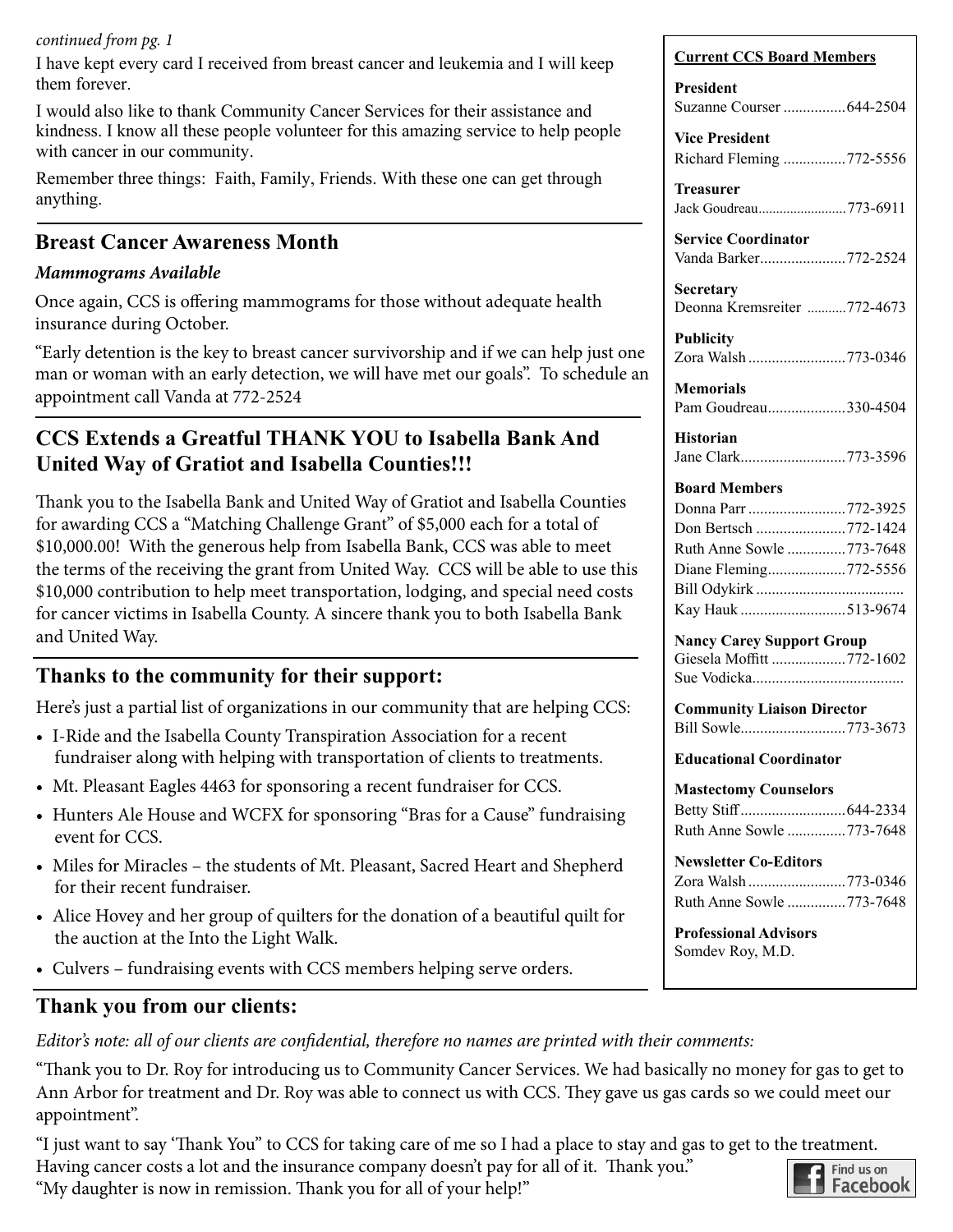# **Nancy Carey Support Group for Women**

This amazing group of compassionate women meets the last Wednesday of each month to provide friendship, information and comfort to those who have had a cancer diagnosis recently or in the past. Women at any stage of diagnosis or treatment are welcome to attend. The meetings are informal, upbeat and informational and begin at 7:00 pm and are held at Oxford Row/Canterbury club house. Call Giesela Moffitt at 772-1602 for more information.

# **Mileage Program for Cancer Treatment Travel**

Did you know that CCS will help pay your mileage to and from cancer treatment? Last year, 2017, CCS provided almost \$57,000.00 in medical mileage to their clients. Call Vanda, Patient Coordinator, at 772-2524, for more information.

## **Important Phone Numbers**

# **CCS Board of Directors Meetings**

The CCS Board of Directors meets on the second Thursday of each month at 6:30 pm at the Emmanuel Lutheran Church, 320 South Bradley. New prospective members are invited to attend. Come check us out. Call Suzanne Courser at 644-2504 for more information.

## **Veterans Day Concert**

*Presented by Central Michigan Community Band*

Sponsored by Kraphol Ford

**Sunday, November 11th – 3:00 pm**

Plactha Auditorium, CMU

## **Pardee Cancer Fund of Isabella County**

Isabella County residents are fortunate to have the Pardee Cancer Foundation available to help with the medical expenses of cancer treatment. Pardee provides financial support for expenses not covered by insurance. Call 772-6895 for more information.

## **Need a Tax Deduction – CCS is a good Choice**

When donating to CCS, you know that your money will be spent to help local people with their struggle with cancer. CCS is a 501-c-3 fully tax deductible organization so all of your donations count.

# **Memorials / Luminary Request Form**

Yes, I would like to make a tax deductible donation to Community Cancer Services.

| Please accept this contribution in the amount of \$ |                                                                                                                                                                                                                          |
|-----------------------------------------------------|--------------------------------------------------------------------------------------------------------------------------------------------------------------------------------------------------------------------------|
| In Memory of:                                       | or in Honor of:                                                                                                                                                                                                          |
| Your name:                                          | Phone:                                                                                                                                                                                                                   |
|                                                     |                                                                                                                                                                                                                          |
| City, State, Zip:                                   |                                                                                                                                                                                                                          |
|                                                     | Send to: Community Cancer Services of Isabella County, PO Box 36, Mt. Pleasant, MI 48804-0036<br>An acknowledgement will be sent to the person or family you choose. Your gift will help fight cancer in a concrete way. |
|                                                     |                                                                                                                                                                                                                          |

\*Please make a luminary in honor of \_\_\_\_\_\_\_\_\_\_\_\_\_\_\_\_\_\_\_\_\_\_\_\_\_\_\_\_\_\_\_\_\_\_\_\_\_\_\_\_\_\_\_\_\_\_\_\_\_\_\_\_\_\_\_ for the "Into the Light" cancer awareness walk this fall.